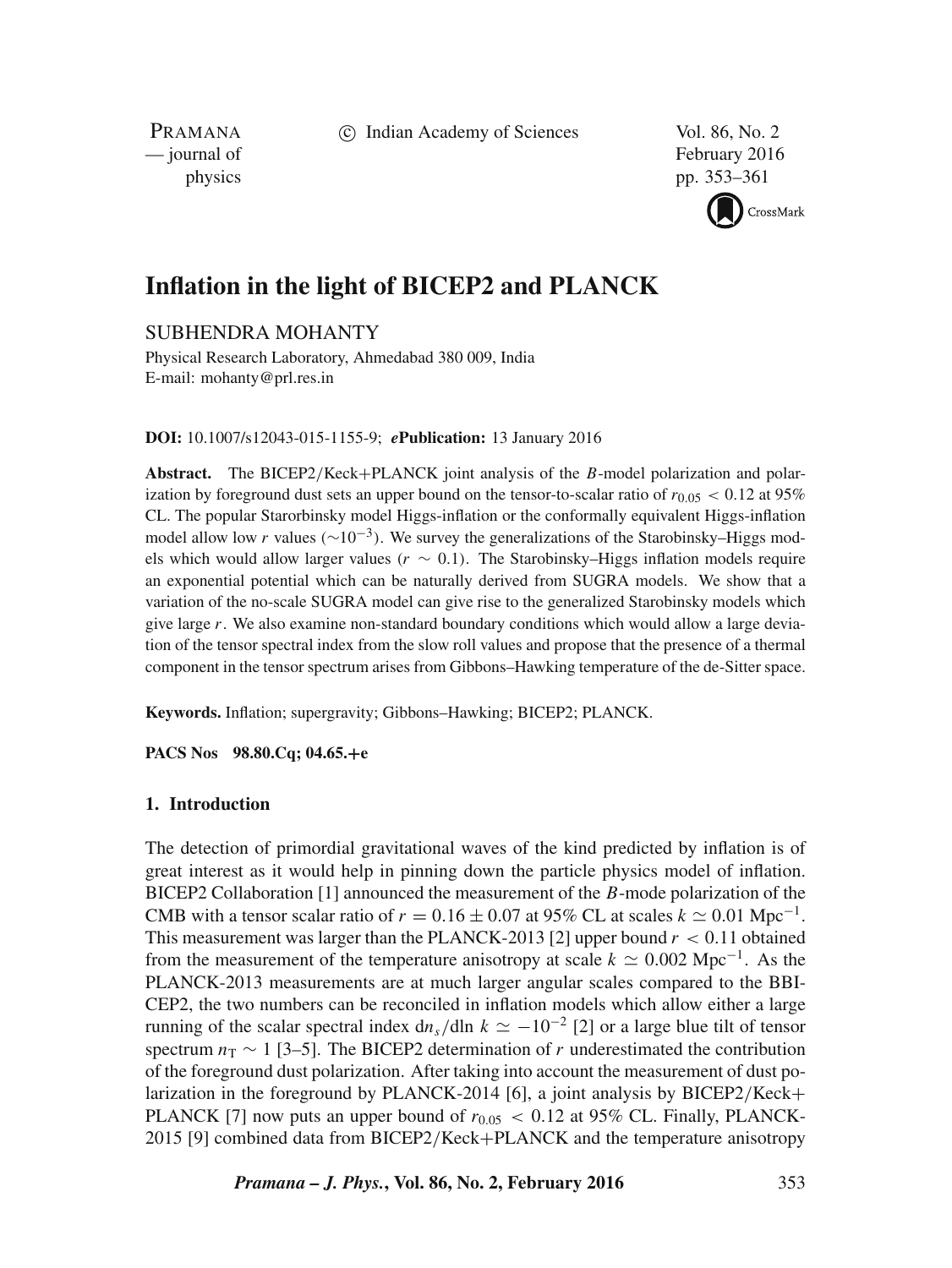and has lowered the bound to  $r_{0.002} < 0.009$  which disfavours the  $V(\phi) \propto \phi^2$  chaotic inflation models.

An independent analysis [8] of the BICEP2 and PLANCK-dust polarization data shows that the genus topology of the BICEP2 B-polarization map supports a primordial tensor wave origin of the BICEP2 signal and puts  $r = 0.11 \pm 0.04$ . Ongoing experiments like BICEP3 and Keck are expected to probe the values of the tensor ratio down to  $r \sim 0.05$ . The inflation models which predict r in the range of  $0.05-0.1$  are likely to be tested by the B-mode measurements. The models which have plateau potentials are favoured by the combination of the scalar spectral index  $n_s = 0.968 \pm 0.006$  measured by PLANCK [9] and  $r \sim 0.05$ . The most prominent of the plateau potential models is the  $R + (1/M^2)R^2$ Starobinsky model [10] where the longitudinal mode of graviton plays the role of inflation. It predicts  $r \sim 0.003 - 0.005$  which means that if  $r \sim 0.05$  is observed as indicated by BICEP2 the Starobinsky model would need to be modified. The 'Higgs-inflation' models [11] with the  $R + \xi \phi^2 R$  curvature coupling of the inflation field leads to the same plateau potential as the Starobinsky model.

A natural framework for the higher-order gravity theories or the equivalent plateau potential theories is supergravity  $[12–20]$ . In §1, the Starobinsky model and its possible generalizations to models which yield higher values of the tensor ratio  $r$  are discussed. In §2, how the Starobinsky model as well as its variants can be derived from SUGRA models is described. There remains the possibility that the combination of temperature and polarization data at all angular scales demands a non-standard blue or red-tilted tensor spectra [3–5]. In §3, it is shown that taking a different assumption for the 'in' and 'out' vacuum states instead of the Bunch–Davies initial state can lead to large tilts on the tensor spectra. Observations of such large  $n<sub>T</sub>$  would be a signature of the Hawking–Gibbons temperature [22] of the de-Sitter space at the time of inflation [23].

#### **2. Starobinsky model and its generalization**

The Starobinsky model consists of the quadratic curvature action

$$
S = \frac{-M_p^2}{2} \int d^4x \sqrt{-g} \left( R + \frac{1}{6M^2} R^2 \right). \tag{1}
$$

This can be transformed to an equivalent scalar theory in the Einstein frame as follows. It is well known [24–26] that any  $\mathcal{L} = (-M_p^2/2)\sqrt{-g} f(R)$  model can be transformed to a scalar theory by making the conformal transformation

$$
g_{\mu\nu}(x) \longrightarrow \tilde{g}_{\mu\nu}(x) = \Omega(x) g_{\mu\nu}(x), \tag{2}
$$

where the conformal factor  $\Omega = f'(R) = \partial f/\partial R$  and tilde represents quantities in the Einstein frame. The Ricci scalar  $R$  in the two frames is related by

$$
R = \Omega \left( \tilde{R} + 3 \tilde{\Box} \ln \Omega - \frac{3}{2} \tilde{g}^{\mu \nu} \partial_{\mu} \ln \Omega \partial_{\nu} \ln \Omega \right).
$$
 (3)

354 *Pramana – J. Phys.***, Vol. 86, No. 2, February 2016**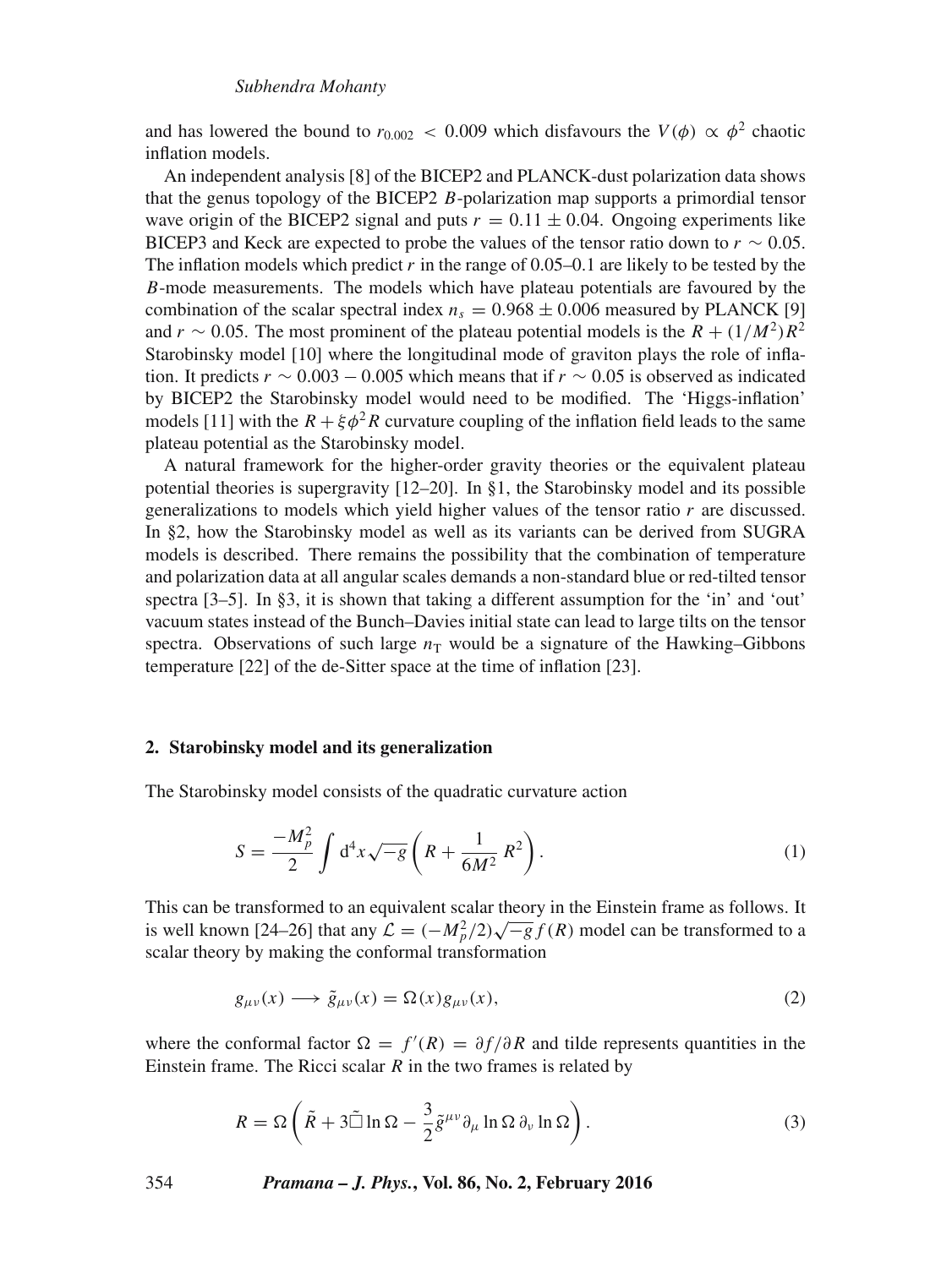Define the scalar as

$$
\chi \equiv \sqrt{\frac{3}{2}} \ln \Omega M_p. \tag{4}
$$

With these transformations, the  $f(R)$  theory appears in the Einstein frame as the scalar theory with the action

$$
S_{\rm E} = \int d^4x \sqrt{-\tilde{g}} \left[ \frac{-M_p^2}{2} \tilde{R} + \frac{1}{2} \tilde{g}^{\mu\nu} \partial_\mu \chi \partial_\nu \chi + U(\chi) \right],\tag{5}
$$

where the scalar potential in terms of  $\chi$  is of the form

$$
U(\chi) = \frac{(Rf' - f)M_p^2}{2f'^2}.
$$
\n(6)

Using this procedure for the Starobinsky model (1), the equivalent scalar potential in the Einstein frame is of the form

$$
U_S(\chi) = \frac{3}{4} M^2 M_p^2 \left( 1 - e^{-\sqrt{\frac{2}{3}} \chi / M_p} \right)^2.
$$
 (7)

The resultant potential is very flat (see the  $\beta = 2$  curve of figure 1), which results in low values of the tensor to scalar ratio. Specifically, the Starobinsky model predicts  $n_s \simeq$  $1 - 2/N$  and  $r \simeq 12/N^2$ , where N is the number of e-foldings. For  $N = 50{\text -}60$ , the Starobinsky model predicts  $r = 0.003 - 0.005$ .

The Higgs-inflation model [11]

$$
S = \int d^4x \sqrt{-g} \left( -\frac{M_p^2}{2} \left( 1 + \frac{\xi \phi^2}{M_p^2} \right) R + \frac{1}{2} (\partial_\mu \phi)^2 + \frac{\lambda}{4} \phi^4 \right),
$$
 (8)



**Figure 1.** The nature of the potential (7) for different  $\beta$  values (with  $M = 1.8 \times 10^{-4}$ ). The potential and the field values are in  $M_p = 1$  units.

*Pramana – J. Phys.***, Vol. 86, No. 2, February 2016** 355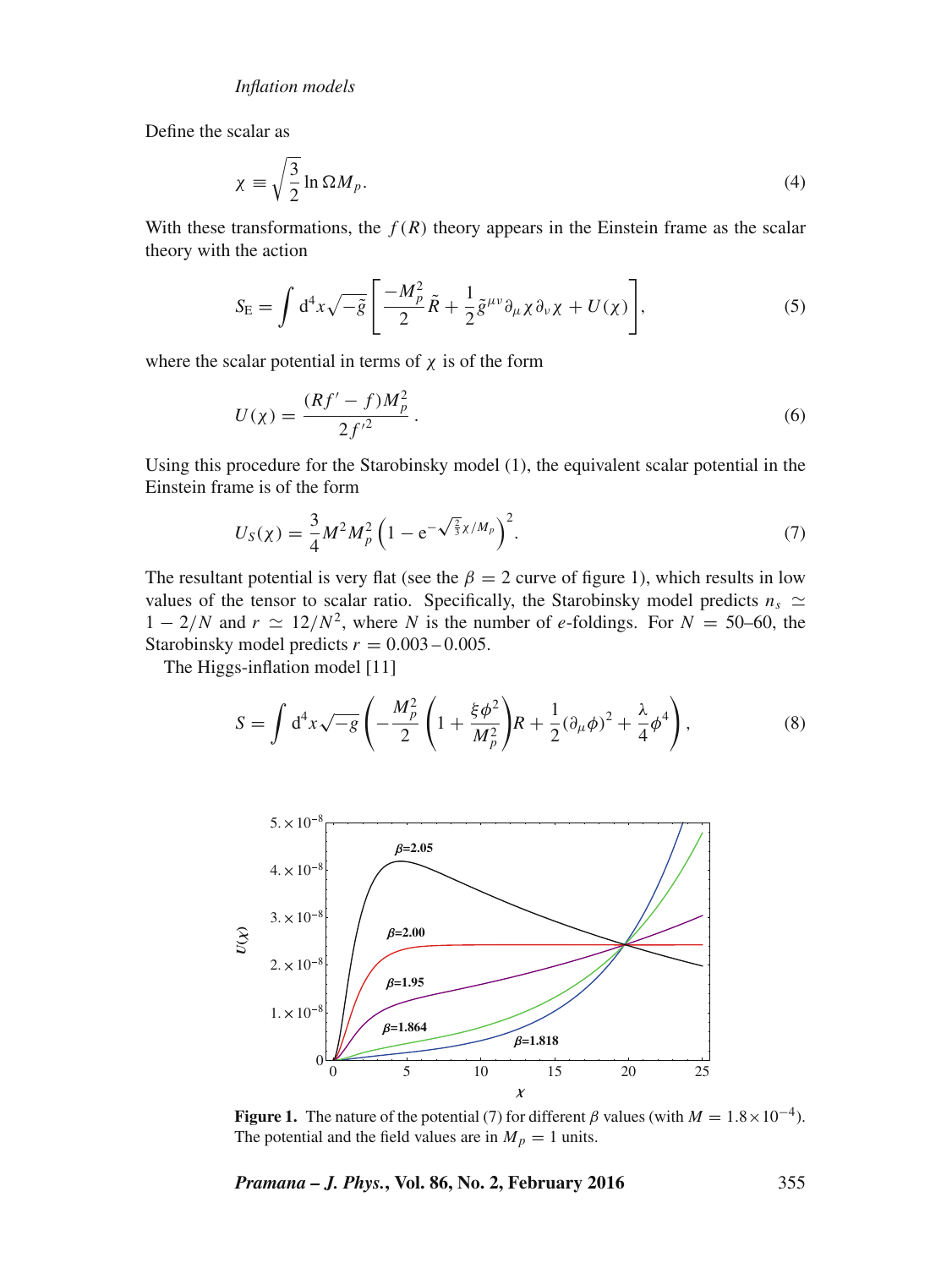after a conformal transformation with the conformal factor  $\Omega = (1 + \xi \phi^2 / M_p^2)$  gives a potential in the Einstein frame

$$
U(\chi) = \frac{\lambda^2 M_p^4}{\xi^2} \left( 1 - e^{-\sqrt{\frac{2}{3}} \chi / M_p} \right)^2, \tag{9}
$$

which is identical in form to  $(6)$  and therefore has the same prediction for r as the Starobinsky model.

One generalization of the Starobinsky model which predicts a large value of r is the power-law curvature model [20],

$$
S = \frac{-M_p^2}{2} \int d^4x \sqrt{-g} \left( R + \frac{1}{6M^2} \frac{R^\beta}{M_p^{2\beta - 2}} \right). \tag{10}
$$

The action (10) after transformation to the Einstein frame gives a scalar potential of the form

$$
U(\chi) = \frac{(\beta - 1)}{2} \left(\frac{6M^2}{\beta^{\beta}}\right)^{1/(\beta - 1)} \exp\left[\frac{2\chi}{\sqrt{6}} \left(\frac{2 - \beta}{\beta - 1}\right)\right]
$$

$$
\times \left[1 - \exp\left(\frac{-2\chi}{\sqrt{6}}\right)\right]^{\beta/(\beta - 1)} \tag{11}
$$

where  $M_p = 1$ . The potential (11) is plotted for different values of  $\beta$  in figure 1. We see that the potential becomes steep when  $\beta$  deviates from the Starobinsky value of  $\beta = 2$ . In ref. [20], we have shown that if  $\beta \sim 1.81$ , we can get tensor-to-scalar ratio r as large as 0.2 and satisfy all other CMB constraints.

# **3.** Embedding  $R^{\beta}$  model in supergravity

The Starobinsky model can be derived from a SUGRA model either in the quadratic curvature or in the equivalent plateau potential scalar form. It was shown by Cecotti [12] that quadratic Ricci curvature terms can be derived in a supergravity theory by adding two chiral superfields in the minimal supergravity. A no-scale SUGRA model with a modulus field and the inflation field with a minimal Wess–Zumino superpotential give the same *F*-term potential in the Einstein frame as the Starobinsky model [13]. The range of tensor-to-scalar ratio  $r$  predicted by varying the parameters of this SUGRA model is in the range of 10<sup>-3</sup>-10<sup>-2</sup> [13]. The symmetry principle which can be invoked for the SUGRA generalization of the Starobinsky model is the spontaneous violation of superconformal symmetry [14]. The quadratic curvature can also arise from D-term in a minimal-SUGRA theory with the addition of a vector and chiral supermultiplets [15]. The Starobinsky model has been derived from the D-term potential of a SUGRA model [16–18]. Quartic powers of Ricci curvature in the bosonic Lagrangian can also be obtained in a SUGRA model from the D-term of higher order powers of the field strength superfield [18,19]. In this section, a SUGRA derivation of the power-law generalization [20] of the Starobinsky model which gives the potential  $(6)$  which yield larger values of r compared to the Starobinsky model has been outlined.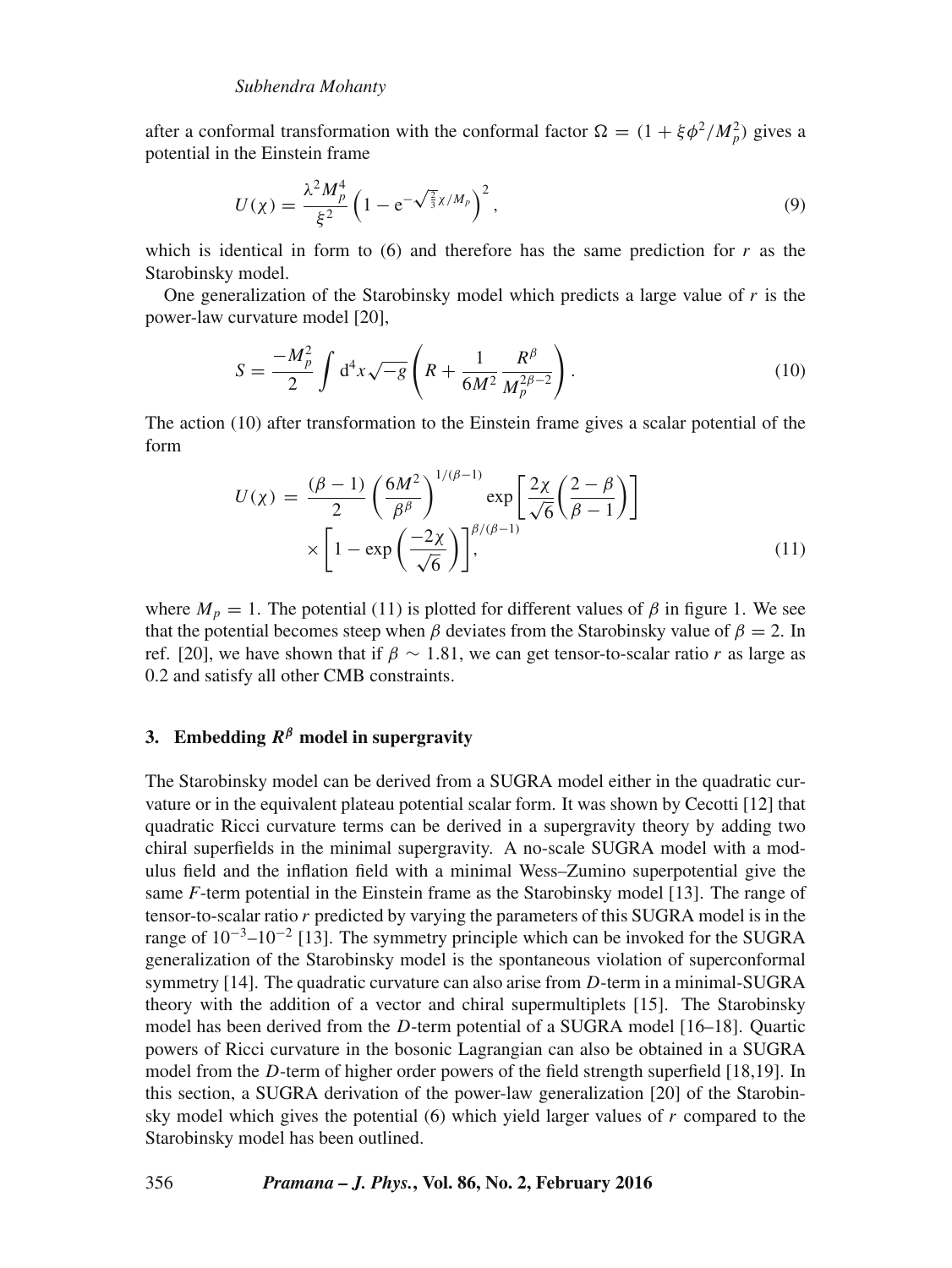The F-term scalar potential in SUGRA depends on the combination [21] of the Kähler potential  $K(\Phi_i)$  and the superpotential  $W(\Phi_i)$  as

$$
G \equiv K + \ln W + \ln W^*.
$$
 (12)

The potential in the Einstein frame is given by

$$
V = e^{G} \left[ \frac{\partial G}{\partial \phi^{i}} K^{i}_{j*} \frac{\partial G}{\partial \phi^{*}_{j}} - 3 \right],
$$
\n(13)

where  $K_{j*}^i$  is the inverse of the Kähler metric  $K_i^{j*} \equiv K_i^{j*} \equiv \frac{\partial^2 K}{\partial \phi^i \partial \phi^j}$ .

We choose the Kähler potential of the form

$$
K = -3\ln\left[T + T^* - \frac{(\phi + \phi^*)^n}{12}\right],\tag{14}
$$

which can be motivated by a shift symmetry  $T \to T + iC$ ,  $\phi \to \phi + iC$  with C real, on the Kähler potential. Here T is a modulus field and  $\phi$  is a matter field which plays the role of inflaton. The superpotential with a single chiral superfield  $\Phi$  (whose scale component is  $\phi$ ) is chosen as

$$
W(\Phi) = \frac{\mu}{2}\Phi^2 - \frac{\lambda}{3}\Phi^3.
$$
\n(15)

For this choice of Kähler potential (14), the potential for the scalar fields T and  $\phi$  turns out to be

$$
V = \frac{4(\phi + \phi^*)^{2-n}}{n(n-1)[T + T^* - \frac{(\phi + \phi^*)^n}{12}]^2} \left| \frac{\partial W}{\partial \phi} \right|^2 \tag{16}
$$

and the kinetic term of the scalar is given by

$$
K_i^{j*} \partial_\mu \phi^i \partial^\mu \phi_j^* = \frac{n(\phi + \phi^{*})^{n-2}[(T + T^*)(n - 1) + \frac{(\phi + \phi^{*})^n}{12}]}{4[T + T^* - \frac{(\phi + \phi^{*})^n}{12}]^2} \left| \partial_\mu \phi \right|^2. \tag{17}
$$

Assuming that the T field gets a VEV  $\langle T + T^* \rangle = 2 \langle \text{Re } T \rangle = c > 0$  and  $\text{Im}\langle T \rangle =$  $\text{Im}\langle \phi \rangle = 0$ , the Einstein frame Lagrangian in terms of Re $\langle \phi \rangle$  becomes

$$
\mathcal{L}_{\rm E} = \frac{n(2\phi)^{n-2} [c(n-1) + \frac{(2\phi)^n}{12}]}{4[c - \frac{(2\phi)^n}{12}]^2} \left| \partial_\mu \phi \right|^2 - \frac{4(2\phi)^{2-n}}{n(n-1)[c - \frac{(2\phi)^n}{12}]^2} \left| \frac{\partial W}{\partial \phi} \right|^2.
$$
\n(18)

To make the kinetic term canonical in  $\mathcal{L}_E$ , we redefine the field  $\phi$  to  $\chi$ 

$$
\phi = \frac{1}{2} \left[ \exp\left(\frac{2n\chi}{\sqrt{3n}}\right) + 6c(n+1) \right]^{1/n} . \tag{19}
$$

*Pramana – J. Phys.***, Vol. 86, No. 2, February 2016** 357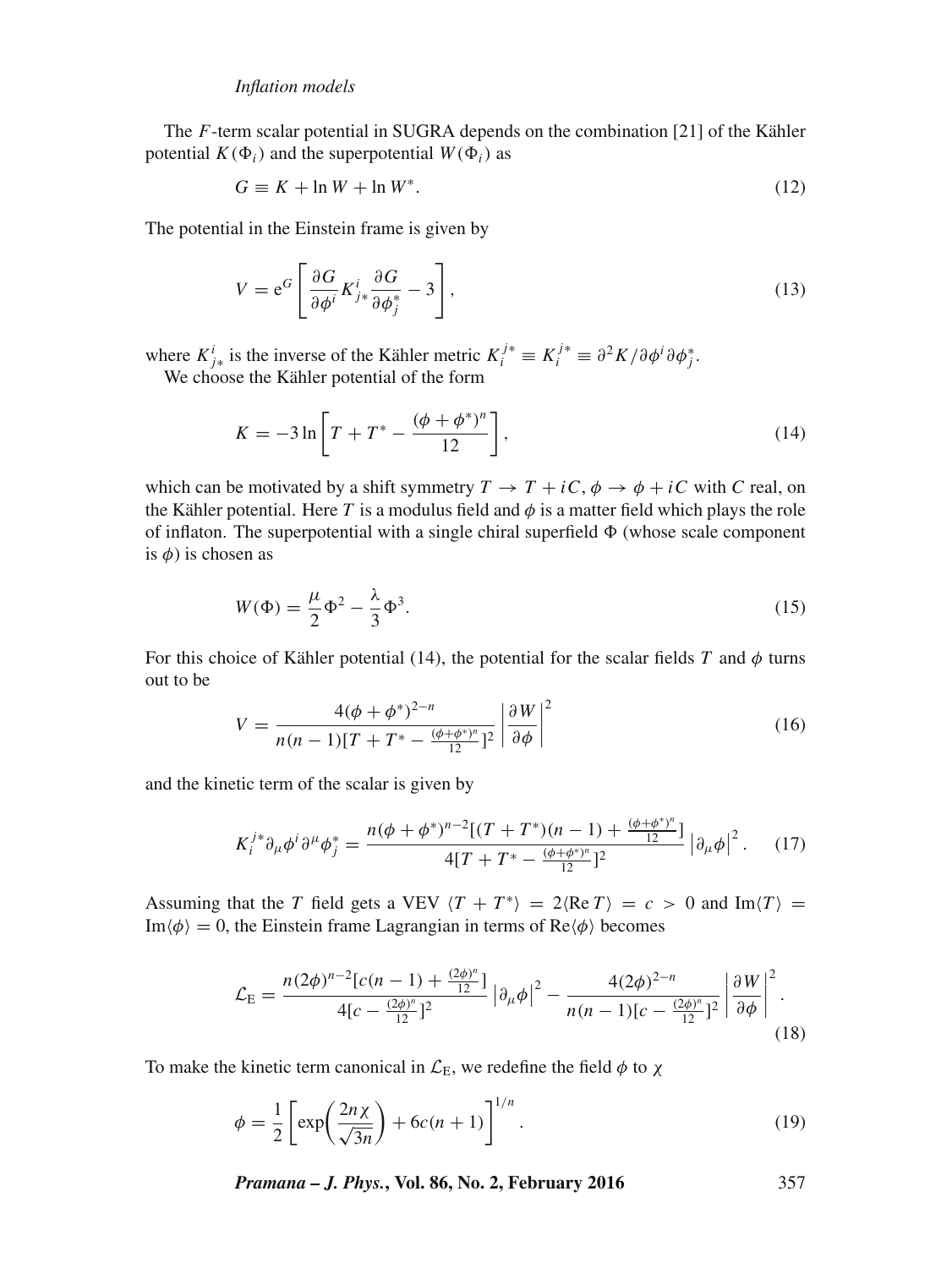The potential (16) in the Einstein frame with the assumption  $\mu = \lambda/2$  reduces to the form

$$
V = \frac{144\mu^2}{n(n-1)} \exp\left[\frac{2\chi}{\sqrt{6}} \left(\frac{3\sqrt{2}(2-n)}{\sqrt{n}}\right)\right]
$$

$$
\times \left[1 - \exp\left(\frac{-2\chi}{\sqrt{3n}}\right) - \frac{9c(n^2 - n - 2)}{n} \exp\left(\frac{-2n\chi}{\sqrt{3n}}\right)\right]^2, \tag{20}
$$

which is identical to the potential (6) derived from the  $R^{\beta}$  model. This toy model illustrates the form of the SUGRA embedding of a GUT Higgs which would lead to a viable inflation model.

# **4. Tilting tensor spectrum by Gibbons–Hawking radiation**

In quantum field theory in curved space–times, it is well known that the spectrum of particles measured depends on the reference frame of the observer. In the generation of scalar and tensor spectra, it is assumed that the 'in' vacuum of the zero-point fluctuations which are amplified in the de-Sitter expansion is defined with respect to the conformal coordinates. The Bunch–Davies modes with respect to the conformal time

$$
\phi_{ink}(\eta,\rho,\theta,\phi) = \frac{iH}{\sqrt{2k^3}} e^{-ik\eta} (1+ik\eta) j_l(k\eta) \frac{Y_{l,m}(\theta,\phi)}{\sqrt{4\pi}}, \qquad (21)
$$

can be related to the modes with respect to a different observer frame by a set of transformations defined by the complex valued  $\alpha$  and  $\beta$  Bogoliubov coordinates. The two-point correlation with respect to a different 'out' observer will depend on the Bogoliubov coefficients

$$
\langle 0_{\text{out}} | \phi_{\text{in}}(\mathbf{k}, \eta) \phi_{\text{in}}(\mathbf{k}', \eta) | 0_{\text{out}} \rangle
$$
  
=  $\delta (k - k') \frac{H^2}{k^3 M_p^2} \left[ |\alpha_{\omega k}|^2 + |\beta_{\omega k}|^2 + 2 \operatorname{Re} (\alpha_{\omega k} \beta_{\omega k}^*) \right].$  (22)

So, the tensor power spectrum will be observer-dependent and will depend upon the Bogoliubov coefficients [23]

$$
P_{\rm T} = \frac{8}{M_p^2} \left(\frac{H}{2\pi}\right)^2 \left(\frac{k}{aH}\right)^{-2\epsilon} \left[|\alpha_{\omega k}|^2 + |\beta_{\omega k}|^2 + 2\operatorname{Re}(\alpha_{\omega k} \beta_{\omega k}^{\star})\right].\tag{23}
$$

There are two choices for the assumption of reference frame of the observer who measures inflationary perturbations  $[27–35]$ . There are, (a) the static observer following a geodesic trajectory in the de-Sitter space or (b) the asymptotic Minkowski observer in the post-inflation era. Both the static and the asymptotic Minkowski future observers measure a thermal spectrum of the Bunch–Davies perturbations

$$
|\beta_{\omega k}|^2 = \frac{1}{e^{\beta \omega} - 1},\tag{24}
$$

where again  $\beta^{-1} = H/2\pi$  which is the Hawking–Gibbon temperature of the de-Sitter space. The two-point correlation depends upon the relative phase between  $\alpha$  and  $\beta$  and

### 358 *Pramana – J. Phys.***, Vol. 86, No. 2, February 2016**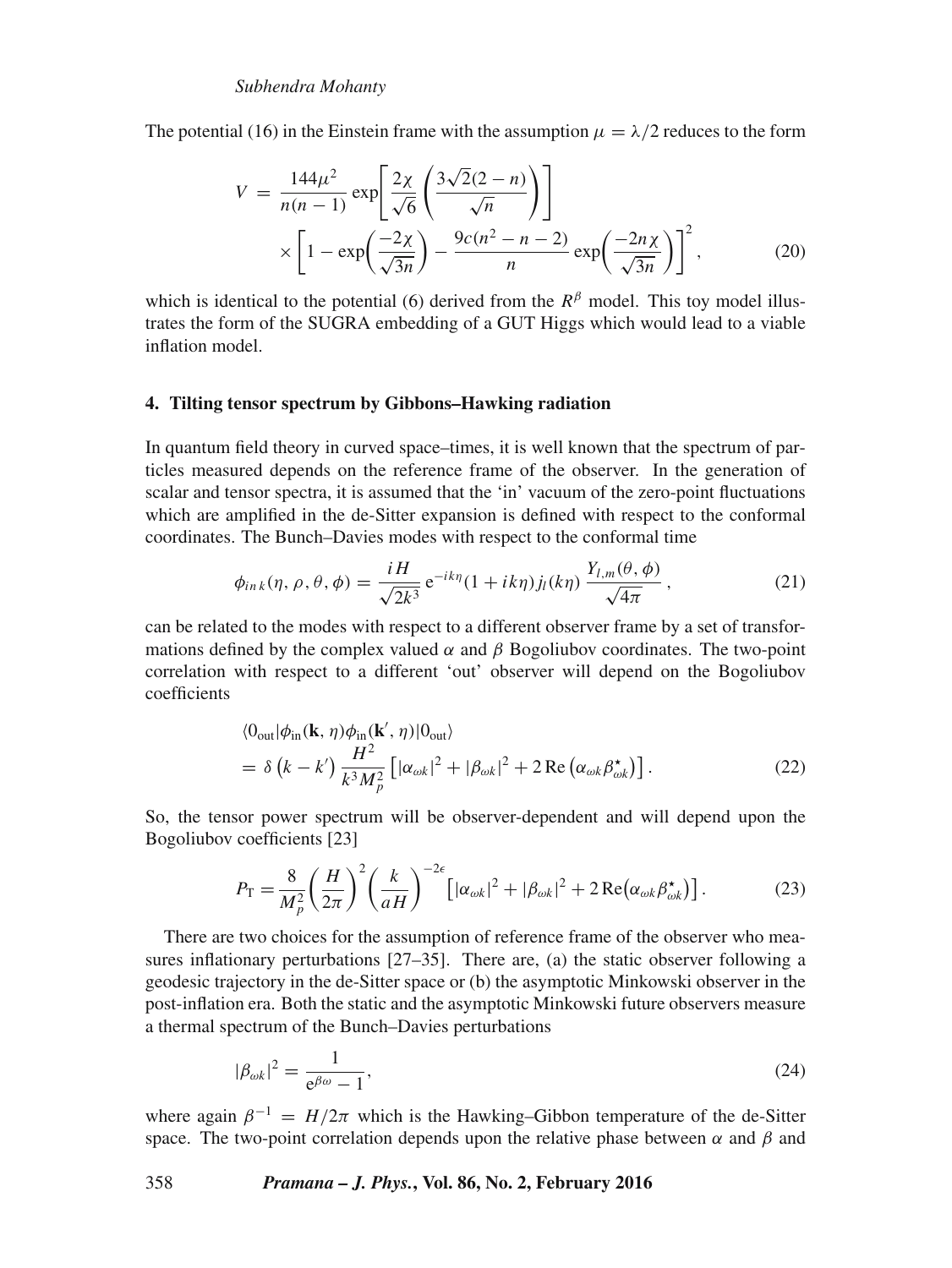

**Figure 2.** B-modes from modified as well as standard power spectrum with BICEP2 data and WMAP bounds.

the phase turns out to be different for the two cases. For the static observer,  $\alpha\beta^* < 0$  and the tensor power spectrum turns out to be red-tilted with spectral index  $n<sub>T</sub> \sim -1$ ,

$$
P_{\rm T} = \frac{8}{M_p^2} \left(\frac{H}{2\pi}\right)^2 \left(\frac{k}{aH}\right)^{-2\epsilon} \left[\frac{(\mathrm{e}^{\frac{\pi k}{aH}} + 1)^2}{(\mathrm{e}^{\frac{2\pi k}{aH}} - 1)}\right] \approx \frac{8}{M_p^2} \left(\frac{H}{2\pi}\right)^2 \left(\frac{k}{aH}\right)^{-2\epsilon} \left[\frac{2}{\pi} \left(\frac{aH}{k}\right)\right], \qquad \text{for } k \ll aH. \tag{25}
$$

On the other hand, for the post-inflation out observer  $\alpha\beta^* < 0$  and the tensor power is blue-tilted with spectral index  $n_T \sim 1$ ,

$$
P_{\rm T} = \frac{8}{M_p^2} \left(\frac{H}{2\pi}\right)^2 \left(\frac{k}{aH}\right)^{-2\epsilon} \left[\frac{(\mathrm{e}^{\frac{\pi k}{aH}} - 1)^2}{(\mathrm{e}^{\frac{2\pi k}{aH}} - 1)}\right] \approx \frac{8}{M_p^2} \left(\frac{H}{2\pi}\right)^2 \left(\frac{k}{aH}\right)^{-2\epsilon} \left[\frac{\pi}{2} \left(\frac{k}{aH}\right)\right], \qquad \text{for } k \ll aH. \tag{26}
$$

In figure 2, the B-mode arising from these different power spectra are plotted with the BICEP2 data [23]. The blue-tilted  $n<sub>T</sub> \sim 1$  spectrum reconciles the tension between the BICEP2 and the PLANCK-2013 bounds. If future measurement confirms this trend in the data, then this may indicate that the assumption of Bunch–Davies vacuum for calculating the two-point function may be too simplistic and there may be a signature of the Hawking– Gibbons temperature in the B-mode data.

### **5. Conclusions**

Ongoing measurement of the B-mode polarization signal will be important for pinning down the particle physics model of inflation and may show the imprint of quantum gravity effects like the Hawking temperature of the de-Sitter space during inflation.

*Pramana – J. Phys.***, Vol. 86, No. 2, February 2016** 359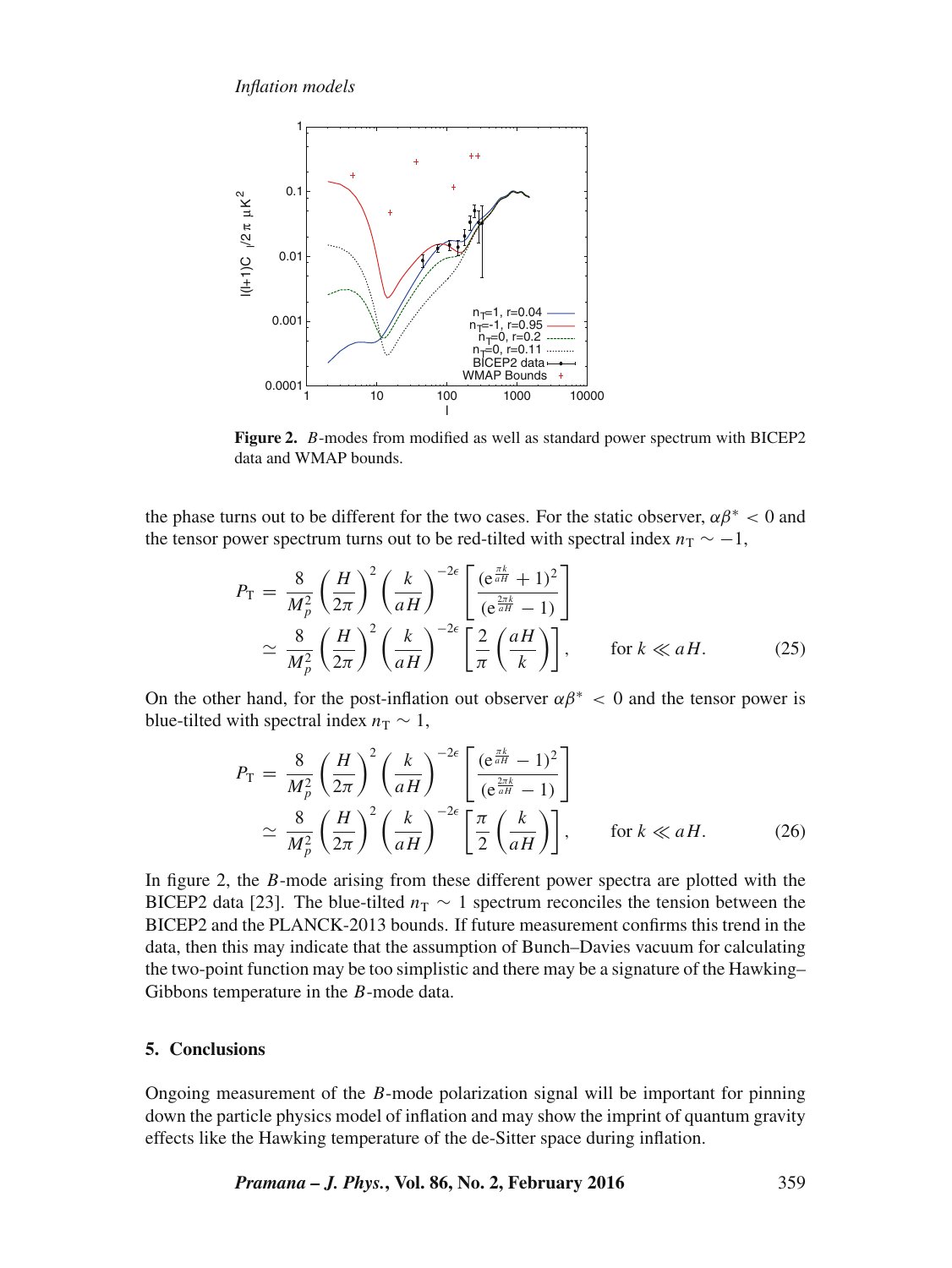## **Acknowledgements**

This report is based on papers [20] and [23] written in collaboration with Girish Chakravarti and Akhilesh Nautiyal respectively.

# **References**

- [1] BICEP2 Collaboration: P A R Ade *et al*, *Phys. Re*v*. Lett.* **112(24)**, 241101 (2014), arXiv:1403.3985 [astro-ph.CO]
- [2] PLANCK Collaboration: P A R Ade *et al*, *PLANCK 2013 results. XXII. Constraints on inflation*, arXiv:1303.5082 [astro-ph.CO]
- [3] M Gerbino, A Marchini, L Pagano, L Salvati, E Di Valentino and A Melchiorri, *Blue gra*v*ity wa*v*es from BICEP2*?, arXiv:1403.5732 [astro-ph.CO]
- [4] K M Smith, C Dvorkin, L Boyle, N Turok, M Halpern, G Hinshaw and B Gold, *On quantifying and resol*v*ing the BICEP2*/*Planck tension over gra*v*itational wa*v*es*, arXiv:1404.0373 [astro-ph.CO]
- [5] Y Wang and W Xue, *Inflation and alternati*v*es with blue tensor spectra*, arXiv:1403.5817 [astro-ph.CO]
- [6] PLANCK Collaboration: R Adam *et al*, *PLANCK intermediate results. XXX. The angular power spectrum of polarized dust emission at intermediate and high galactic latitudes*, arXiv:1409.5738 [astro-ph.CO]
- [7] BICEP2/Keck and PLANCK Collaborations: P A R Ade *et al*, *A joint analysis of BICEP2*/*Keck array and PLANCK data*, arXiv:1502.00612 [astro-ph.CO]
- [8] W N Colley and J R Gott, *Mon. Not. R. Astron. Soc.* **447(2)**, 2034 (2015), arXiv:1409.4491 [astro-ph.CO]
- [9] PLANCK Collaboration, *PLANCK 2015 results. XIII. Cosmological parameters*, arXiv: 1502.01589 [astro-ph.CO]
- [10] A A Starobinsky, *Phys. Lett. B* **91**, 99 (1980)
- [11] F L Bezrukov and M Shaposhnikov, *Phys. Lett. B* **659**, 703 (2008), arXiv:0710.3755 [hep-th]
- [12] S Cecotti, *Phys. Lett. B* **190**, 86 (1987)
- [13] J Ellis, D V Nanopoulos and K A Olive, *Phys. Re*v*. Lett.* **111**, 111301 (2013) Erratum, *ibid*. **111(12)**, 129902 (2013), arXiv:1305.1247 [hep-th]
- [14] R Kallosh and A Linde, *J. Cosmol. Astropart. Phys.* **1306**, 028 (2013), arXiv:1306.3214 [hep-th]
- [15] S Cecotti, S Ferrara, M Porrati and S Sabharwal, *Nucl. Phys. B* **306**, 160 (1988)
- [16] S Ferrara, R Kallosh, A Linde and M Porrati, *Phys. Re*v*. D* **88(8)**, 085038 (2013), arXiv:1307.7696 [hep-th]
- [17] W Buchmuller, V Domcke and K Kamada, *Phys. Lett. B* **726**, 467 (2013), arXiv:1306.3471 [hep-th]
- [18] F Farakos, A Kehagias and A Riotto, *Nucl. Phys. B* **876**, 187 (2013), arXiv:1307.1137
- [19] S Ferrara, R Kallosh, A Linde and M Porrati, *J. Cosmol. Astropart. Phys.* **1311**, 046 (2013), arXiv:1309.1085 [hep-th]
- [20] G K Chakravarty and S Mohanty, *The power law Starobinsky model*, arXiv:1405.1321 [hep-ph]
- [21] E Cremmer, B Julia, J Scherk, S Ferrara, L Girardello and P van Nieuwenhuizen, *Nucl. Phys. B* **147**, 105 (1979)
- [22] G W Gibbons and S W Hawking, *Phys. Re*v*. D* **15**, 2738 (1977)
- [23] S Mohanty and A Nautiyal, *Red and blue tilted tensor spectrum from Gibbons–Hawking temperature*, arXiv:1404.2222 [hep-ph]
- [24] T P Sotiriou and V Faraoni, *Re*v*. Mod. Phys.* **82**, 451 (2010), arXiv:0805.1726 [gr-qc]
- [25] A De Felice and S Tsujikawa, *Re*v*. Rel.* **13**, 3 (2010), arXiv:1002.4928 [gr-qc]